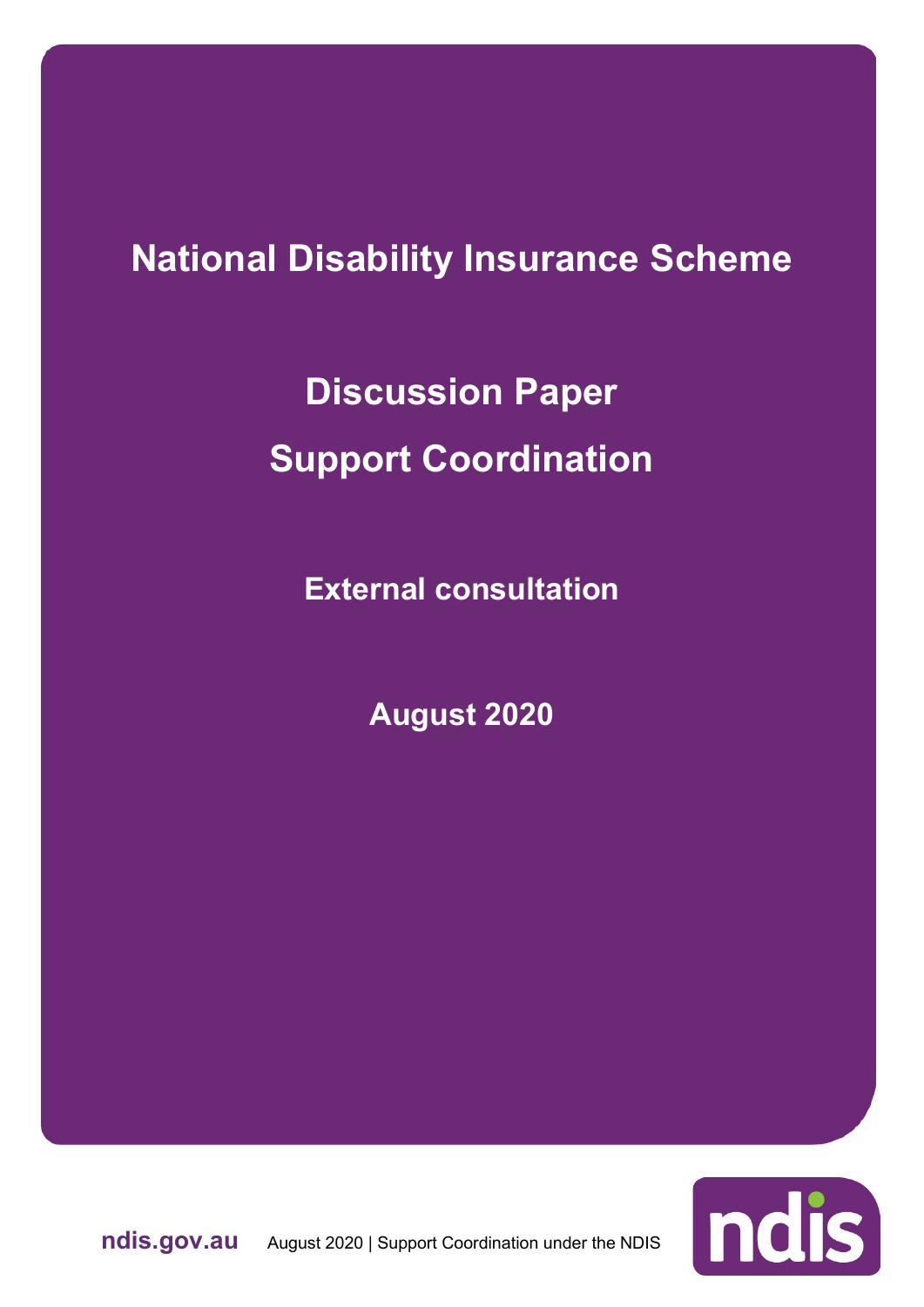## **Contents**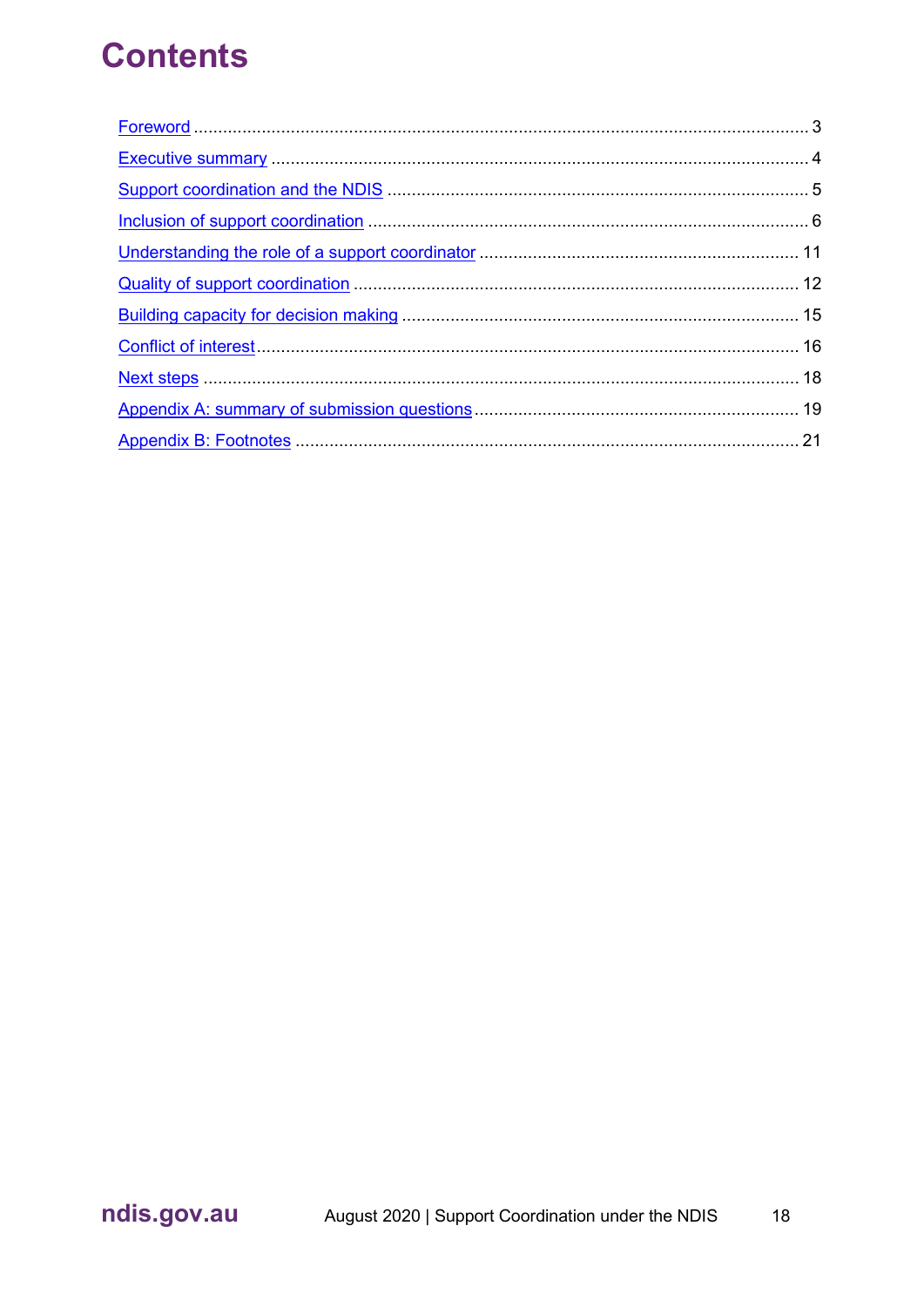## <span id="page-2-0"></span>**Foreword**

The National Disability Insurance Agency (NDIA) is proposing a review of the current support coordination service model. As part of this review, the NDIA is undertaking a number of concurrent consultation phases including a discussion paper process; engagement with National Disability Insurance Scheme (NDIS) participants, families and the community; and engagement with NDIS providers.

While the NDIA continually monitors the support coordination environment and responds to ongoing feedback about support coordination from a broad range of stakeholders, the discussion paper represents the first phase in a more formal process to better understand a number of support coordination service design issues and to shape the future of support coordination services to deliver the best outcomes for participants.

### **The discussion paper process**

The NDIA is seeking feedback from participants, providers, representative organisations and the broader community on ways to enhance the participant experience regarding support coordination services. Targeted questions are included as a guide in each section of this paper, and responses to these questions should form the basis for submissions.

The NDIA invites feedback via email to [supportcoordination@ndis.gov.au](about:blank)

The final date for submissions for this phase of consultation is 11.59 pm AWST Sunday 13 September 2020.

Further information about the process for submissions please refer to attachment *Appendix A –* A s*ummary of submission questions***.**

### **NDIS participant, family and community engagement**

The NDIA will undertake proactive consultation with participants, families, carers and nominees about their experience of support coordination. This will be advertised through the NDIS website and will include virtual community events, focus groups, and one-on-one interviews.

### **NDIS provider engagement**

The NDIA will also communicate directly with providers of support coordination and the broader provider sector by facilitating online discussions following the release of the discussion paper.

This will enable providers to read and consider responses to key questions. Providers will be notified of their state/territory online discussion via email and communication through peak bodies and NDIA provider relationship managers.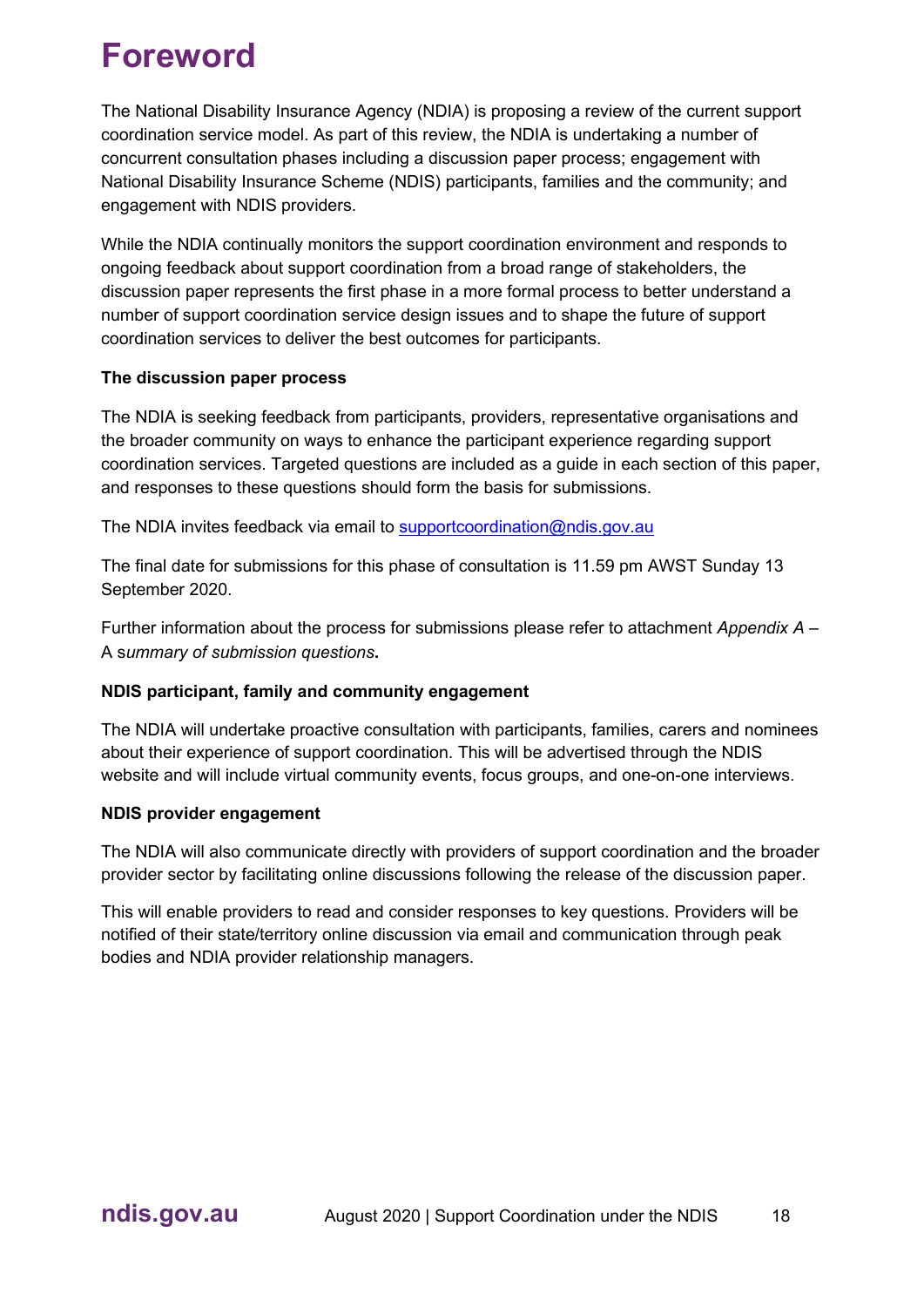# <span id="page-3-0"></span>**Executive summary**

The NDIA has identified five themes for consultation regarding the current support coordination environment. They are:

- Inclusion of support coordination
- Understanding the role of a support coordinator
- Quality of service and value for money
- Capacity building for decision making
- Conflict of interest.

Stakeholders confirm how important it is to have **clarity about when and for how long support coordination should be funded** in a participant's plan. The 2017 Productivity Commission report indicated the NDIA should allocate support coordination based on need, rather than time<sup>[1](#page-3-1)</sup>. In addition, the recent Review of the National Disability Insurance Scheme Act 2013 (the Tune Review) recommended the need to set out more clearly the factors to be considered in funding support coordination in a participant's plan. The NDIA is interested in your views on when and for how long support coordination should be funded.

Currently participants are not always clear on **the role of a support coordinator** or fully aware of what to expect when support coordination is funded in their plan. Additionally, some support coordinators and other NDIS service providers have requested further clarity on the role and functions of support coordinators. The concept of 'targeted' support coordination is emerging in response to the specific goals and needs of some participants. Targeted support coordination recognises that providers may need to have specific experience or knowledge in working with a participant with a specific disability type and/or within a broader community or mainstream support system.

The **quality of support coordination,** and how participants know if they are receiving value for money compared to other available NDIS supports, is an important consideration. For support coordination, formal qualifications are not a requirement for NDIS registration, rather providers are required to demonstrate that they have the qualifications, skills and knowledge to undertake the role. There are currently no specified outcome expectations to measure and evaluate the effectiveness of support coordination.

**Building capacity for decision making** is about supporting participants to remain in control of their lives by making decisions. The NDIA acknowledges there may be practical challenges associated with assisting a participant, without being a formal supported decision maker or advocate. The NDIA is seeking to understand the role a support coordinator plays in supporting a participant to build or maintain their capacity to make independent and informed decisions.

The need for **conflict of interest** principles was outlined in the Tune Review. Feedback from stakeholders often express a preference that providers delivering support coordination are different to providers delivering other supports to a participant. There is an understanding this may not be achievable in every circumstance due to market thinness and quality of service delivery. This discussion paper is seeking views on conflict of interest matters involving support coordination.

<span id="page-3-1"></span><sup>1</sup> Productivity Commission Study Report October 2017 NDIS Costs.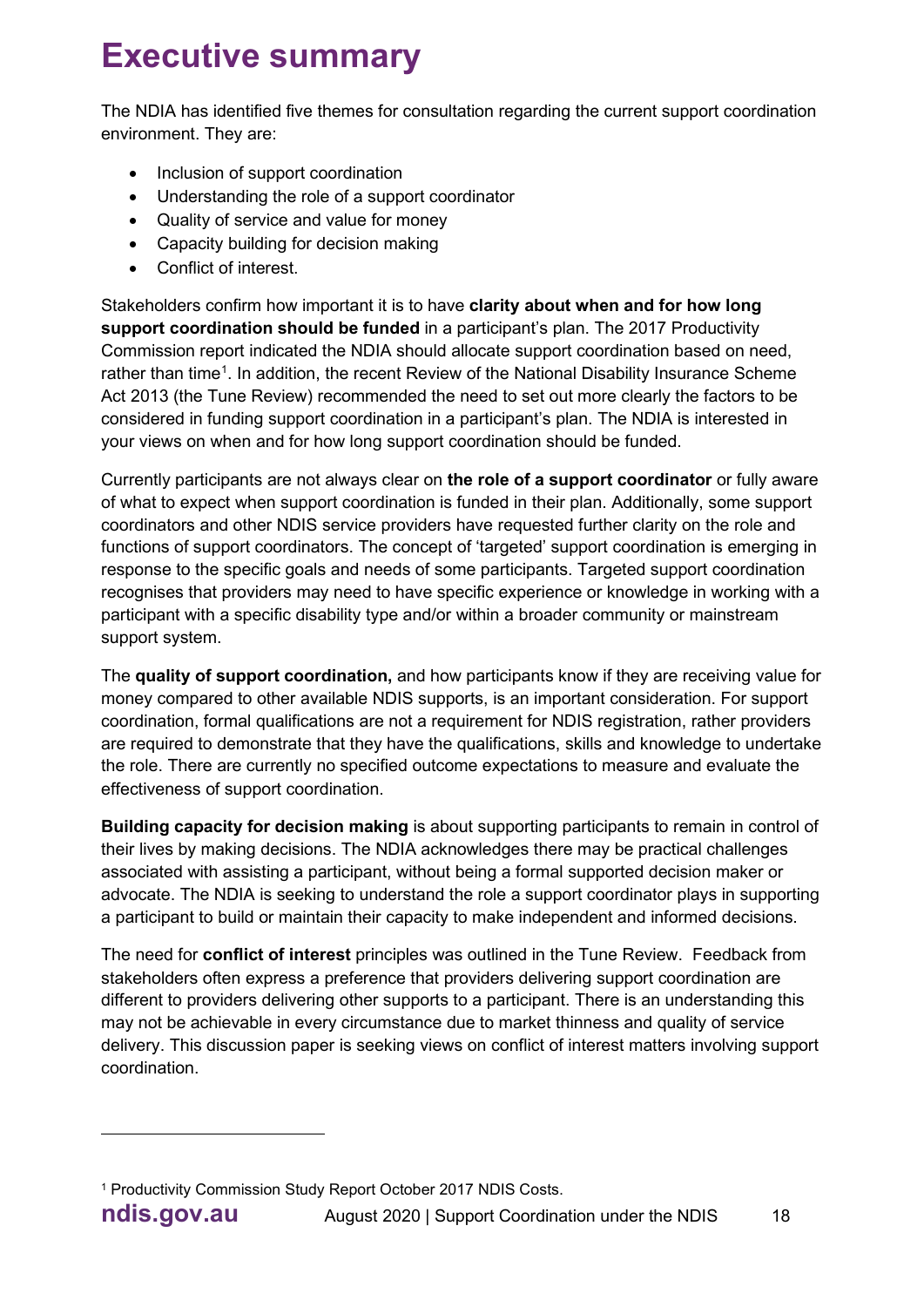# <span id="page-4-0"></span>**Support coordination and the NDIS**

Research shows that external support is important for many individuals to successfully navigate market based systems, and that strong, trusting and collaborative relationships with both paid and unpaid people in a person's support network are facilitators of successful plan implementation.<sup>[2](#page-4-1)</sup> Support coordination is a capacity building support funded under the NDIS. Support coordination is a concept that has evolved under the NDIS and was not previously a feature of the program-based disability service systems funded by state and territory governments.

The NDIA spent \$429 million on support coordination claimed in the 2019-20 financial year. This compares to \$624 million in support coordination committed in participant plans across the same period. This demonstrates a plan utilisation rate of approximately 69 per cent and highlights an issue for consideration about why support coordinators themselves are not fully utilising the NDIS funding allocated in participant plans.

The role of support coordination is to assist a participant to understand and navigate the market-based system of NDIS supports, and interactions with other service systems. A support coordinator assists a participant to understand and implement the funded supports in their NDIS plan, to connect with mainstream services, and to achieve their NDIS plan goals.

The decision to include funding for support coordination in a participant's plan is driven by what is considered reasonable and necessary. Support coordination can be provided to participants who are self-managing, plan managed or agency managed. There are 156,912 NDIS participants who have support coordination funded in their current plans as at 30 June 2020 (refer Table 1). This represents 40 per cent of all current NDIS participants.

| <b>State/Territory</b> | <b>Participants with</b><br>active, approved plan<br>in the quarter | <b>Participants with</b><br>support coordination | <b>Proportion of</b><br>participants with<br>support coordination |
|------------------------|---------------------------------------------------------------------|--------------------------------------------------|-------------------------------------------------------------------|
| <b>NSW</b>             | 124,625                                                             | 46,002                                           | 37%                                                               |
| <b>ACT</b>             | 7,707                                                               | 2,746                                            | 36%                                                               |
| <b>VIC</b>             | 106,078                                                             | 46,814                                           | 44%                                                               |
| <b>QLD</b>             | 73,726                                                              | 27,224                                           | 37%                                                               |
| <b>NT</b>              | 3,428                                                               | 2,611                                            | 76%                                                               |
| <b>WA</b>              | 32,335                                                              | 14,285                                           | 44%                                                               |
| <b>TAS</b>             | 8,858                                                               | 3,742                                            | 42%                                                               |
| <b>SA</b>              | 35,206                                                              | 13,458                                           | 38%                                                               |
| Missing / $OT3$        | 36                                                                  | 30                                               | 83%                                                               |
| <b>National</b>        | 391,999                                                             | 156,912                                          | 40%                                                               |

*Table 1: Participants with support coordination by state/territory, as at 30 June 2020.*

<span id="page-4-2"></span><span id="page-4-1"></span><sup>2</sup> Fleming P, McGilloway S, Hernon M, et al. (2019) Individualised funding interventions to improve health and social care outcomes for people with a disability: a mixed-methods systematic review. <sup>3</sup> 'OT' refers to Other Territories. 'Missing' accounts for a small number of participants with addresses that cannot be geocoded.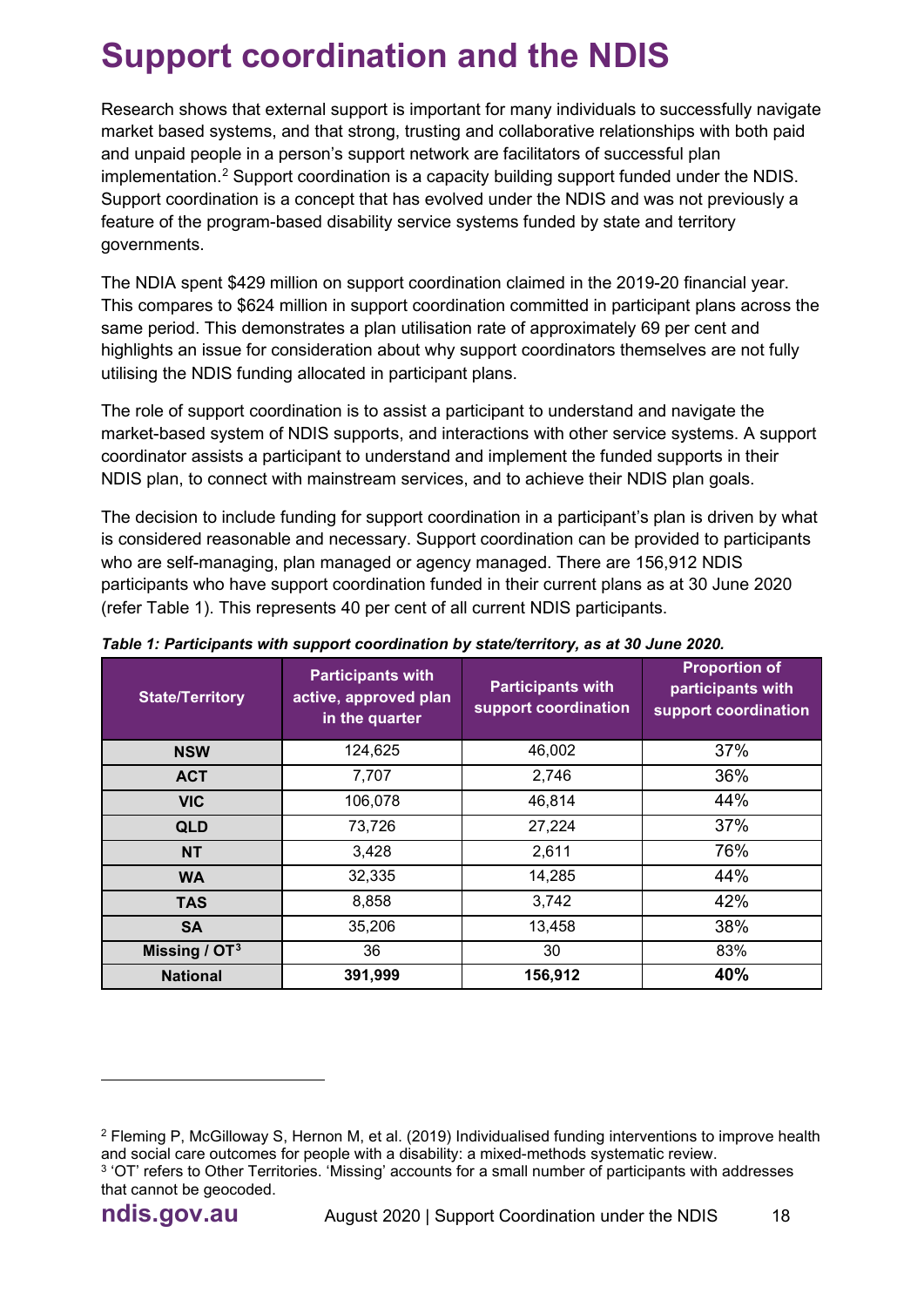# <span id="page-5-0"></span>**Inclusion of support coordination**

The NDIA has three levels of support coordination services that may be funded in a participant's plan depending on the level of skill and intensity required to support a participant to meet their goals. In some circumstances, participants may require a combination of support coordination levels in order to meet their needs.

**Level 1: Support connection:** Assists participants to understand their NDIS plan, connect with providers and mainstream services, and supports participants to monitor effective utilisation of their plan. Approximately 2 per cent of participants claiming for support coordination have received it at this level. [4](#page-5-1)

**Level 2: Coordination of supports:** Assists participants to understand their plan, particularly where there is greater complexity in the support environment and/or in current circumstances and assists in reducing barriers to engaging and maintaining support relationships. Approximately 98 per cent of participants claiming for support coordination have received it at this level. [5](#page-5-2)

**Level 3: Specialist Support Coordination:** Assists a participant where expert or specialist approaches are required to navigate specific complex support needs. Approximately 4 per cent of participants claiming for support coordination have received it at this level. $^6$  $^6$ 

Note due to some participants receiving more than one level of support coordination, the percentage total equates to more than 100 per cent.

Tables 2 and 3 outline the profile of support coordination funded in plans at 30 June 2020 by age and disability type.

| Age          | <b>Participants with</b><br>support<br>coordination as a<br>proportion of all<br>participants | <b>Annualised value</b><br>of support<br>coordination in<br>plans $$m) - 30$<br><b>June 2020</b> |
|--------------|-----------------------------------------------------------------------------------------------|--------------------------------------------------------------------------------------------------|
| $0$ to $6$   | 7%                                                                                            | \$14                                                                                             |
| 7 to 14      | 20%                                                                                           | \$67                                                                                             |
| 15 to 18     | 37%                                                                                           | \$50                                                                                             |
| 19 to 24     | 44%                                                                                           | \$71                                                                                             |
| 25 to 34     | 55%                                                                                           | \$100                                                                                            |
| 35 to 44     | 64%                                                                                           | \$110                                                                                            |
| 45 to 54     | 68%                                                                                           | \$139                                                                                            |
| 55 to 64     | 66%                                                                                           | \$152                                                                                            |
| $65+$        | 63%                                                                                           | \$33                                                                                             |
| <b>Total</b> | 40%                                                                                           | \$737m <sup>7</sup>                                                                              |

|  | Table 2: Support coordination by age group, as at 30 June 2020. |  |  |
|--|-----------------------------------------------------------------|--|--|
|  |                                                                 |  |  |

<span id="page-5-1"></span> $4$  Does not include self-managing participants.<br> $5$  Ibid.

<span id="page-5-2"></span> $6$  lhid.

<span id="page-5-4"></span><span id="page-5-3"></span><sup>&</sup>lt;sup>7</sup> This figure is the annualised cost of support coordination in plans on 30 June 2020.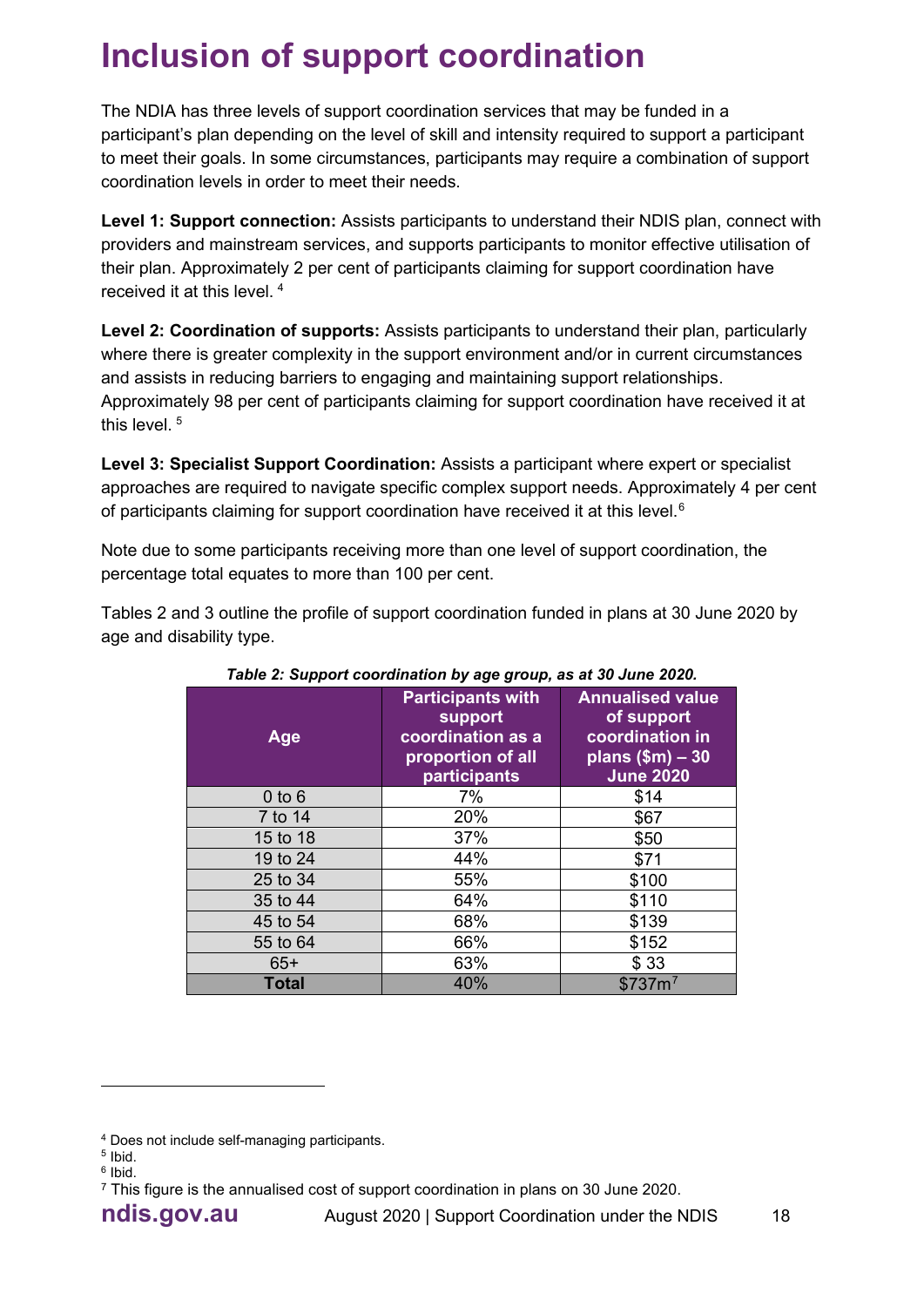| <b>Disability type</b>            | <b>Participants</b><br>with support<br>coordination<br>as a<br>proportion of<br>all<br>participants<br>with that<br>disability type | <b>Annualised</b><br>value of support<br>coordination in<br>$plane($ \$m $) - 30$<br><b>June 2020</b> |
|-----------------------------------|-------------------------------------------------------------------------------------------------------------------------------------|-------------------------------------------------------------------------------------------------------|
| <b>Acquired Brain Injury</b>      | 76%                                                                                                                                 | \$54                                                                                                  |
| Autism                            | 23%                                                                                                                                 | \$114                                                                                                 |
| <b>Cerebral Palsy</b>             | 46%                                                                                                                                 | \$34                                                                                                  |
| <b>Developmental Delay</b>        | 7%                                                                                                                                  | \$5                                                                                                   |
| Down Syndrome                     | 42%                                                                                                                                 | \$19                                                                                                  |
| <b>Global Developmental Delay</b> | 10%                                                                                                                                 | \$2                                                                                                   |
| <b>Hearing Impairment</b>         | 12%                                                                                                                                 | \$8                                                                                                   |
| Intellectual disability           | 54%                                                                                                                                 | \$184                                                                                                 |
| <b>Multiple Sclerosis</b>         | 61%                                                                                                                                 | \$21                                                                                                  |
| Other                             | 47%                                                                                                                                 | \$2                                                                                                   |
| <b>Other Neurological</b>         | 63%                                                                                                                                 | \$58                                                                                                  |
| <b>Other Physical</b>             | 35%                                                                                                                                 | \$28                                                                                                  |
| <b>Other Sensory/Speech</b>       | 13%                                                                                                                                 | \$1                                                                                                   |
| <b>Psychosocial Disability</b>    | 84%                                                                                                                                 | \$167                                                                                                 |
| Spinal Cord Injury                | 51%                                                                                                                                 | \$13                                                                                                  |
| <b>Stroke</b>                     | 63%                                                                                                                                 | \$19                                                                                                  |
| <b>Visual Impairment</b>          | 29%                                                                                                                                 | \$9                                                                                                   |
| <b>Total</b>                      | 40%                                                                                                                                 | \$737m <sup>8</sup>                                                                                   |

*Table 3: Support coordination by disability type, as at 30 June 2020.*

The data in Table 3 shows the highest proportion of participants by disability type that receive funding for support coordination are psychosocial disability (84 per cent), Acquired Brain Injury (76 per cent), other neurological (63 per cent) and stroke (63 per cent). Participants with global developmental delay (10 per cent) and developmental delay (7 per cent) proportionally receive less support coordination funding.

On average, a participant who is agency-managed or plan-managed that is receiving support coordination receives 5 hours of support coordination per month, although participants require varying levels of this type of support depending on their unique needs and circumstances.

It is important to note that the NDIS also provides support for participants in a number of other ways, including through:

- support to maintain informal support networks (family, friends etc.)
- Local Area Coordination (LAC) services
- Early Childhood Early Intervention (ECEI) services
- community connectors
- hospital liaison officers
- justice liaison officers
- <span id="page-6-0"></span>• specialist planners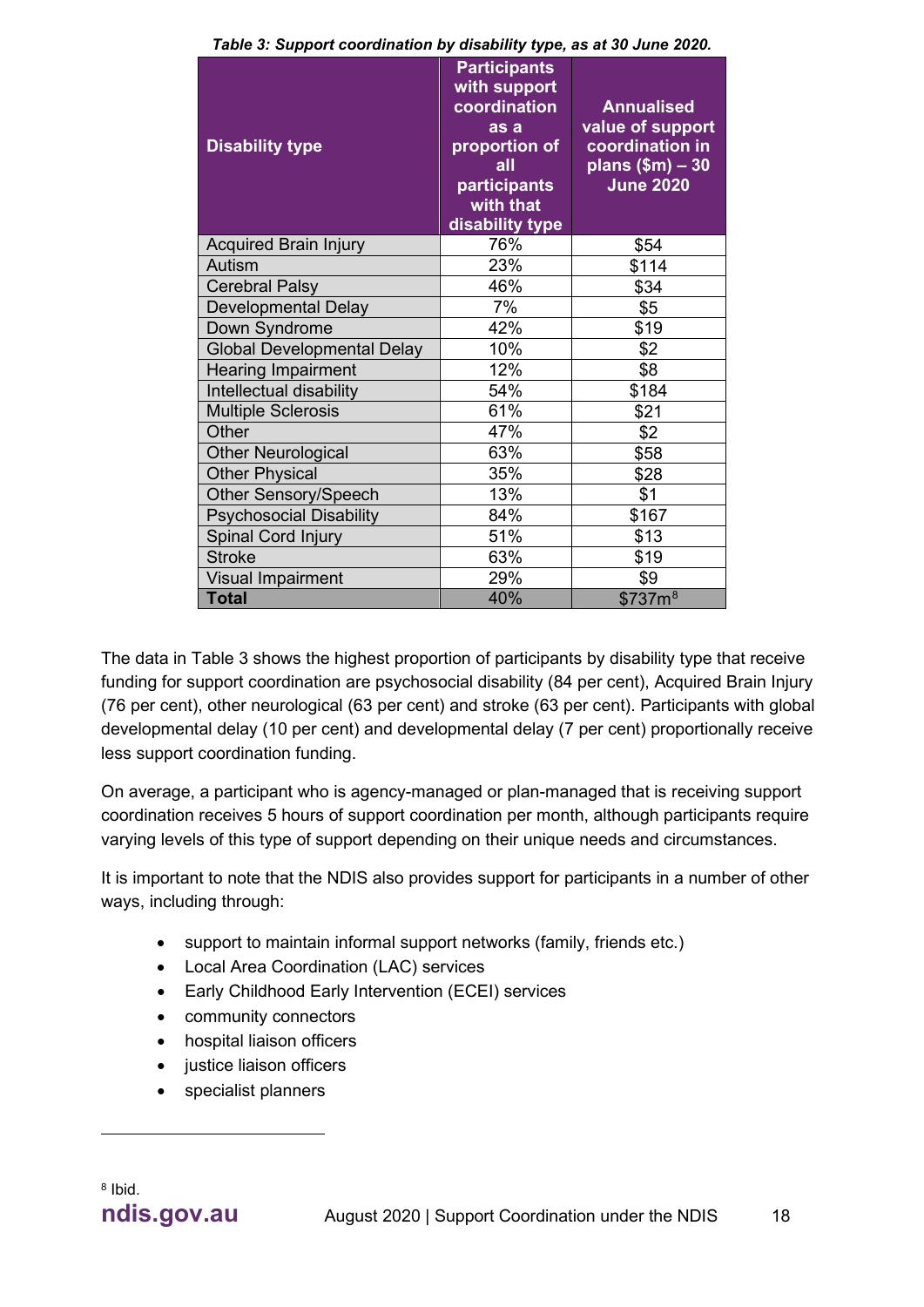- recovery coaches for participants with psychosocial disability
- funded plan management supports to assist with plan administration.

Many participants are therefore able to effectively implement their plan without requiring funded support coordination.

Time limited support coordination funding may also be reasonable for participants who need assistance to implement a number of supports in order to achieve a specific plan goal such as employment or housing outcomes.

While most participants will not require funded support coordination, some participants might need greater assistance to effectively implement their plan due to a variety of factors including but not limited to:

- limited informal supports and social isolation
- involvement with multiple community or mainstream systems (e.g. justice, child protection)
- living in remote and very remote locations
- being Aboriginal or Torres Strait Islander
- being Culturally and Linguistically Diverse
- greater complexity arising from profound, complex and often interrelated support needs.

Despite the importance of the role of support coordination services to assist participants to reach their goals and achieve outcomes, current plan utilisation for participants, not in Supported Independent living (SIL), who are funded for support coordination is 66 per cent.

Table 4 shows the percentage of plan utilisation by age cohort for participants, not in Supported Independent Living (SIL), with support coordination funding in NDIS plans compared to participants without support coordination funding.

| Age          | <b>Plan utilisation with</b><br>support<br>coordination | <b>Plan utilisation</b><br>without support<br>coordination |
|--------------|---------------------------------------------------------|------------------------------------------------------------|
| $0$ to $6$   | 71%                                                     | 69%                                                        |
| 7 to 14      | 71%                                                     | 71%                                                        |
| 15 to 18     | 68%                                                     | 66%                                                        |
| 19 to 24     | 67%                                                     | 65%                                                        |
| 25 to 34     | 69%                                                     | 68%                                                        |
| 35 to 44     | 67%                                                     | 68%                                                        |
| 45 to 54     | 66%                                                     | 66%                                                        |
| 55 to 64     | 61%                                                     | 64%                                                        |
| $65+$        | 56%                                                     | 61%                                                        |
| <b>Total</b> | 66%                                                     | 67%                                                        |

*Table 4: Plan utilisation by age for participants not in SIL, as at 30 June 2020.*

Table 5 shows the percentage of plan utilisation by state and territory for participants, not in Supported Independent Living (SIL), with support coordination funding in NDIS plans compared to participants without support coordination funding.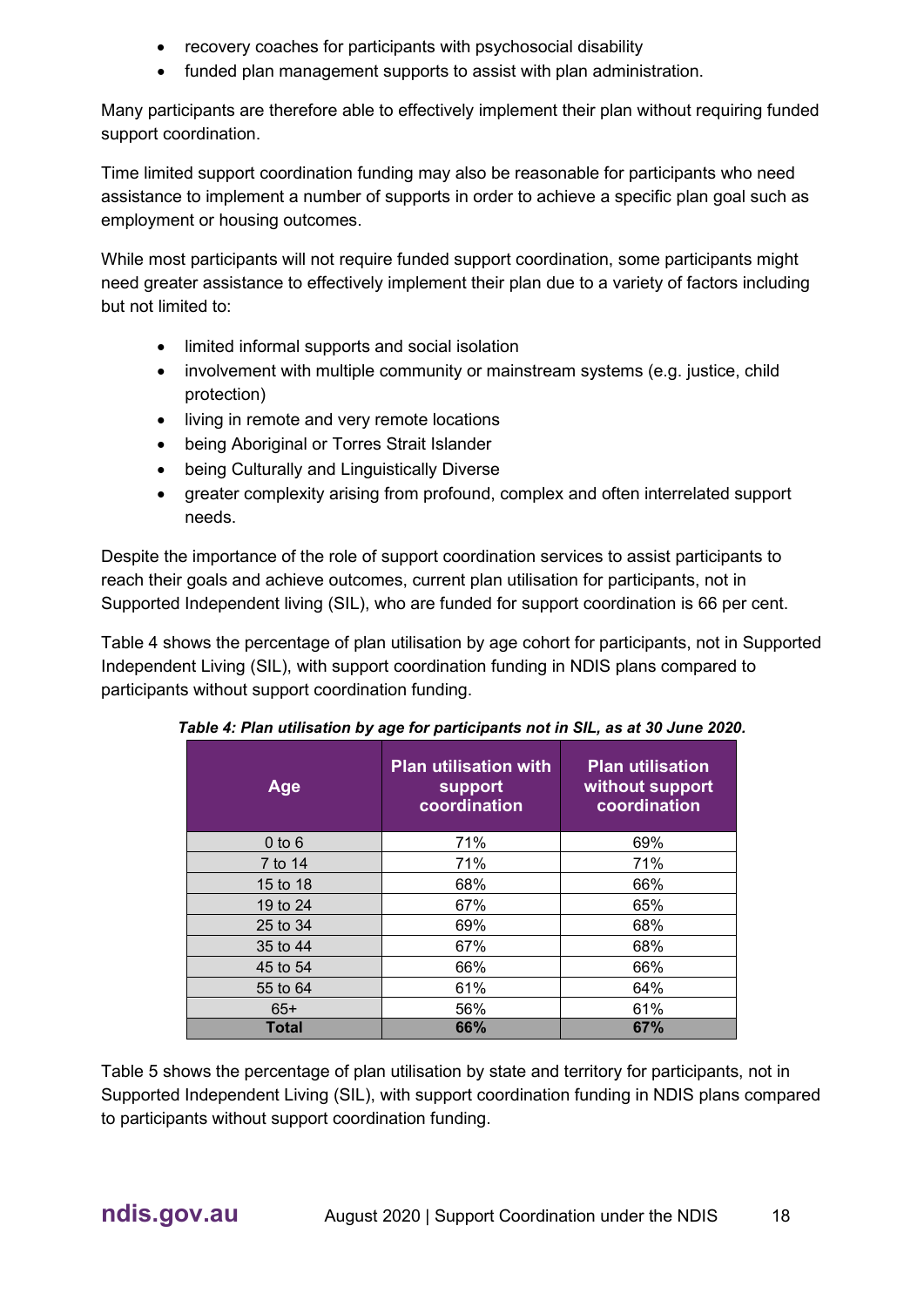*Table 5: Plan utilisation by state and territory for participants not in SIL, as at 30 June 2020.*

| <b>State/Territory</b> | <b>Plan utilisation with</b><br>support<br>coordination | <b>Plan utilisation</b><br>without support<br>coordination |
|------------------------|---------------------------------------------------------|------------------------------------------------------------|
| <b>NSW</b>             | 67%                                                     | 71%                                                        |
| <b>ACT</b>             | 68%                                                     | 69%                                                        |
| <b>VIC</b>             | 66%                                                     | 67%                                                        |
| QLD                    | 66%                                                     | 64%                                                        |
| <b>NT</b>              | 49%                                                     | 59%                                                        |
| <b>WA</b>              | 66%                                                     | 63%                                                        |
| <b>TAS</b>             | 66%                                                     | 66%                                                        |
| <b>SA</b>              | 62%                                                     | 61%                                                        |
| <b>Total</b>           | 66%                                                     | 67%                                                        |

Table 6 shows the percentage of plan utilisation by disability type for participants, not in Supported Independent Living (SIL), with support coordination funding in NDIS plans compared to participants without support coordination funding.

| <b>Disability Type</b>               | <b>Plan utilisation with</b><br>support<br>coordination | <b>Plan utilisation</b><br>without support<br>coordination |
|--------------------------------------|---------------------------------------------------------|------------------------------------------------------------|
| <b>Acquired Brain Injury</b>         | 65%                                                     | 67%                                                        |
| Autism                               | 69%                                                     | 69%                                                        |
| Cerebral Palsy                       | 73%                                                     | 69%                                                        |
| <b>Developmental Delay</b>           | 57%                                                     | 61%                                                        |
| Down Syndrome                        | 69%                                                     | 71%                                                        |
| <b>Global Developmental</b><br>Delay | 68%                                                     | 67%                                                        |
| <b>Hearing Impairment</b>            | 52%                                                     | 53%                                                        |
| <b>Intellectual Disability</b>       | 67%                                                     | 69%                                                        |
| <b>Multiple Sclerosis</b>            | 66%                                                     | 63%                                                        |
| Psychosocial disability              | 59%                                                     | 60%                                                        |
| Spinal Cord Injury                   | 74%                                                     | 73%                                                        |
| <b>Stroke</b>                        | 59%                                                     | 65%                                                        |
| <b>Visual Impairment</b>             | 66%                                                     | 64%                                                        |
| <b>Other Neurological</b>            | 62%                                                     | 66%                                                        |
| <b>Other Physical</b>                | 64%                                                     | 61%                                                        |
| Other Sensory/Speech                 | 49%                                                     | 60%                                                        |
| Other                                | 69%                                                     | 69%                                                        |
| Total                                | 66%                                                     | 67%                                                        |

*Table 6: Plan utilisation by disability type for participants not in SIL, as at 30 June 2020.*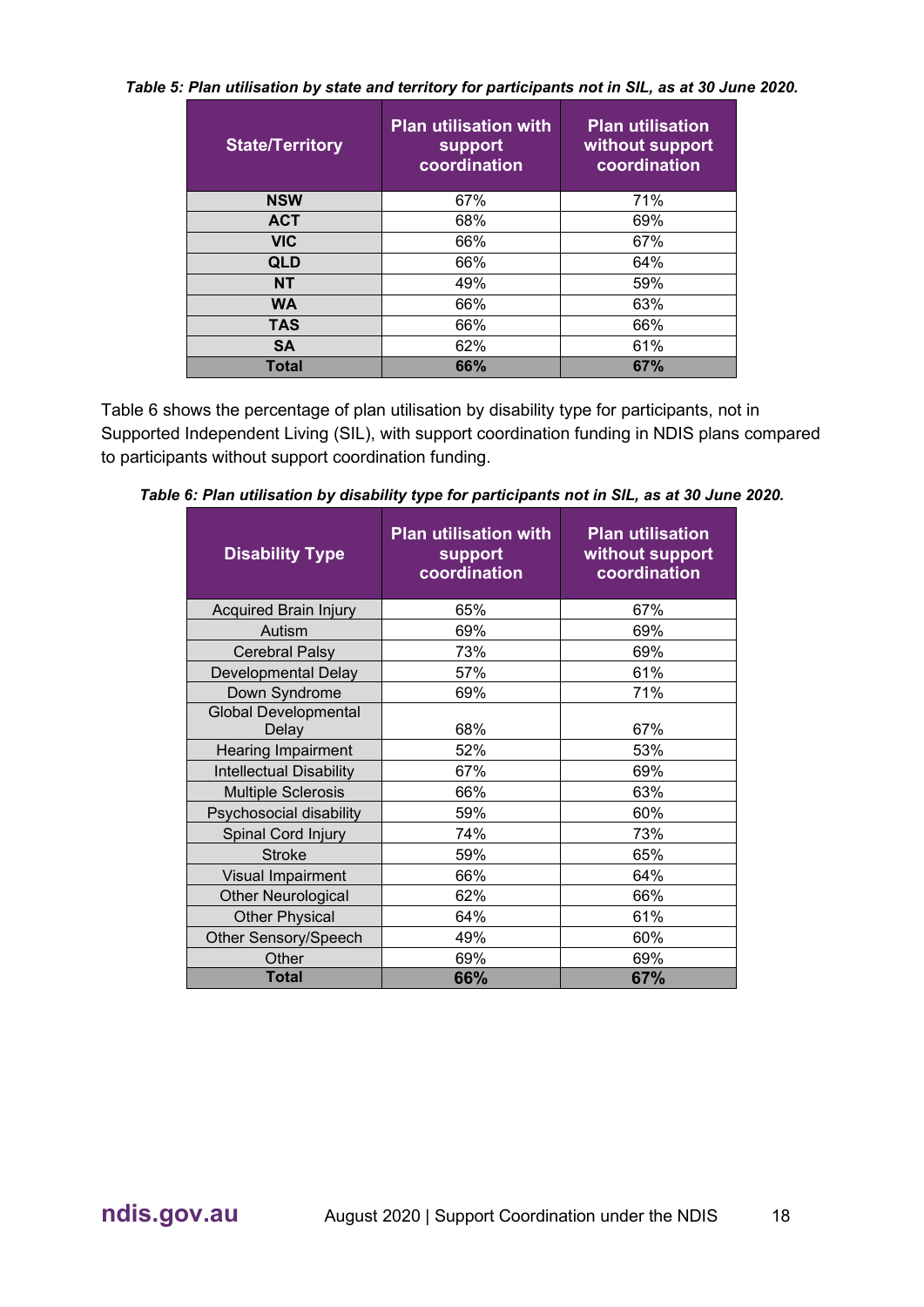- **1.** What factors should be considered when determining if, when and for how long support coordination should be funded in an NDIS participant's plan?
- **2.** Should the current three level structure of support coordination be retained or changed?
- **3.** How should support coordination interact with other NDIS supports? For example, local area coordinators, community connectors, liaison officers and recovery coaches?
- **4.** How should support coordination interact with and complement existing mainstream services?
- **5.** What can or should be done to address the level of utilisation of support coordination in plans; and is this any different to general issues of utilisation?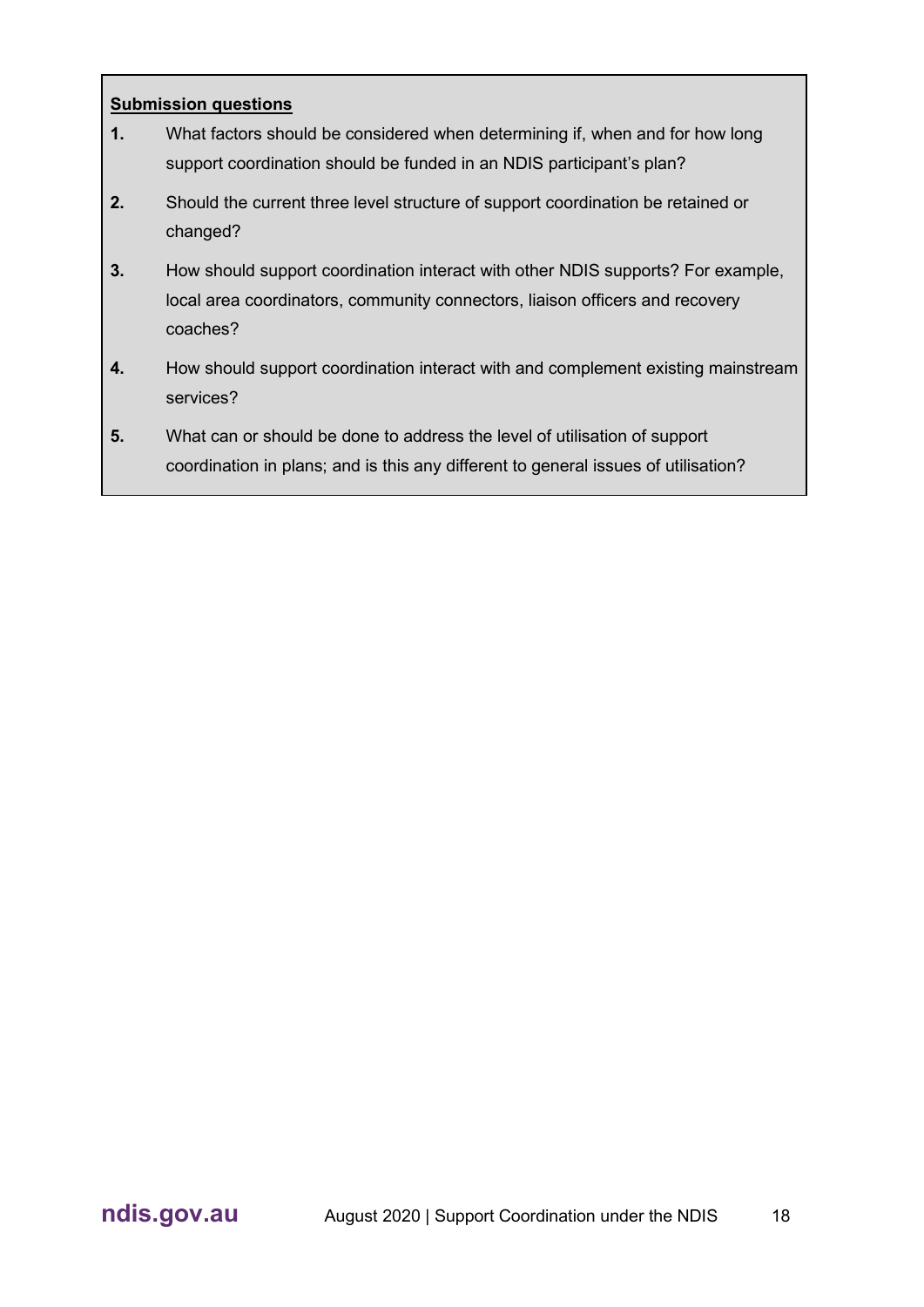# <span id="page-10-0"></span>**Understanding the role of a support coordinator**

Support coordinators are a conduit to other supports in a participant's life including NDIS funded supports, mainstream supports and informal supports. Support coordinators play an important part in helping a participant to implement their plan.

Common functions a support coordinator performs include:

- supporting participants to understand and implement other funded supports
- monitoring utilisation of other funded supports in a participant's plan
- supporting participants to connect with community and mainstream supports
- building a participant's capacity for self-direction and independence.

During times of crisis and instability, or in areas with an insufficient supply of disability supports, support coordinators play a central role in ensuring the ongoing delivery of a participant's critical supports, and of coordinating new or different supports where previous arrangements are no longer available or are not meeting a participant's changing needs.

While support coordination is a different service to plan management, there could be synergies between the two roles that have not yet been explored. The NDIA is interested in better understanding the benefits and risks of more closely aligning these supports and how that might happen.

Participants may require support coordinators with particular skills, knowledge and expertise, in addition to general support coordination capabilities. Examples include particular skills, knowledge and expertise to:

- support the achievement of employment goals
- identify and locate relevant accommodation options
- support a participant during key life stages.

- **6.** What functions should a support coordinator perform? Are there tasks that a support coordinator should not do?
- **7.** Is there evidence that participants with specific plan goals related to education, accommodation and employment would benefit from more targeted support coordination services to achieve these outcomes?
- **8.** How could plan management and support coordination be more closely aligned and what would the potential benefits and risks be?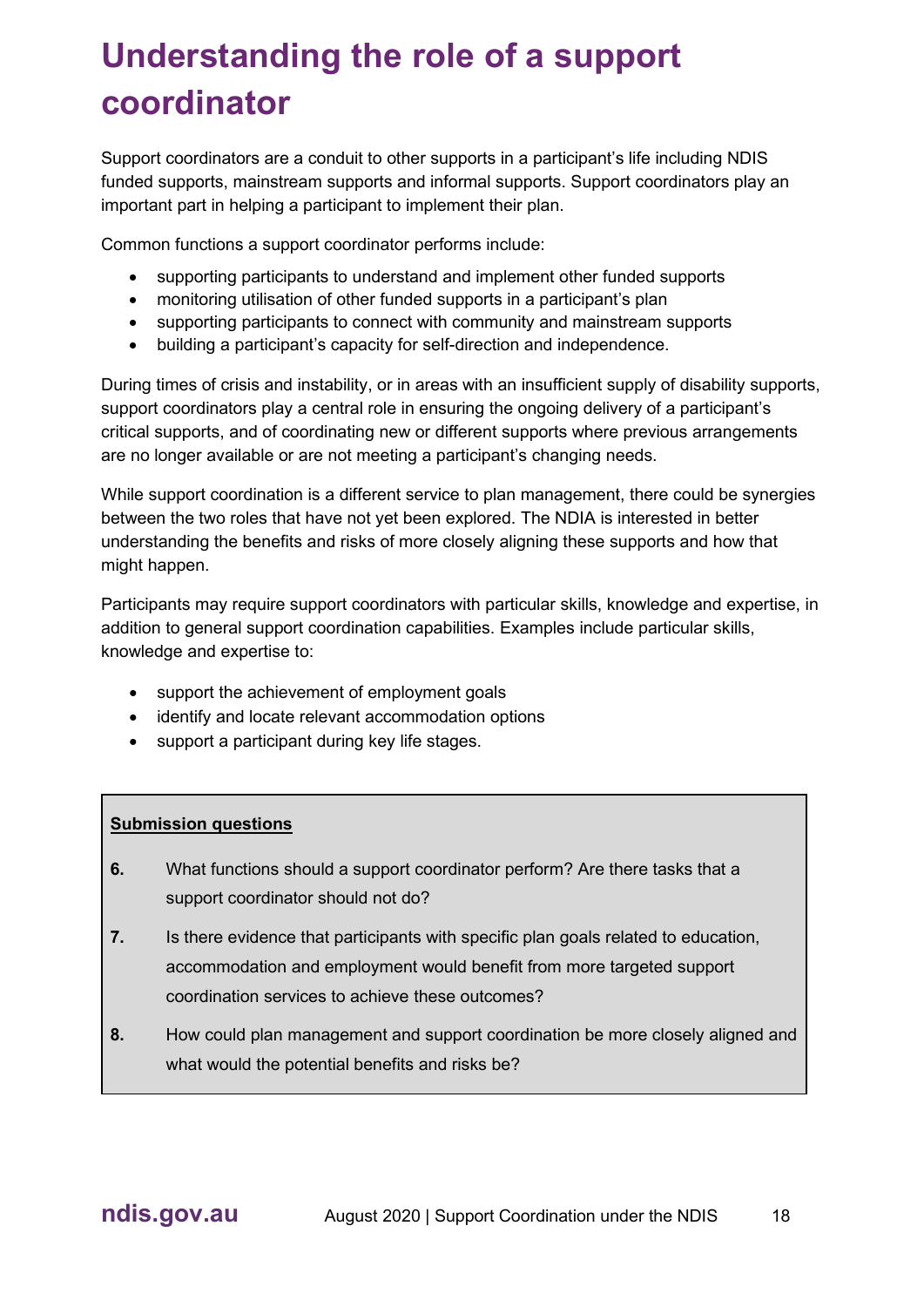# <span id="page-11-0"></span>**Quality of support coordination**

It is important that support coordinators have well developed support coordination skills, and deliver those supports in accordance with the NDIS Code of Conduct, and if registered, relevant NDIS Practice Standards.

It is also important that participants receive high quality support coordination to enable them to achieve their goals, and they are able to choose a support coordinator with the right experience and expertise for them.

Support coordinators do not generally have to hold any particular qualification to undertake their role and there are no specific measures or outcomes expected to demonstrate a quality service. The NDIA is interested to understand what kinds of qualifications, accreditation or measures might be useful to ensure high quality and effective outcomes.

Currently, the NDIA has limited information available to quantify the quality of support coordination services. Key measures of success for a participant may include how well they achieve their overall goals and their level of satisfaction with the Scheme. Success could also be demonstrated through higher utilisation of a participant's plan, greater access to the community and acting as informed consumers in choosing service providers.

Value for money is a consideration for participants when they choose how to use their plan. The hourly price limit for level 2 support coordination is higher than that for the newly introduced psychosocial recovery coach support. The NDIA is considering how to better align the price of support coordination with participant outcomes and the price of other Scheme supports. For example, support coordination pricing could be determined, at least in part, based on the progression and achievement of a participant's specific goals such as sourcing appropriate accommodation or employment opportunities.

Table 7 shows various NDIS funded supports such as support coordination, psychosocial recovery coach, psychologist, physiotherapist and support worker broken down by hourly rates and the NDIS registration and qualification requirements needed to deliver the support.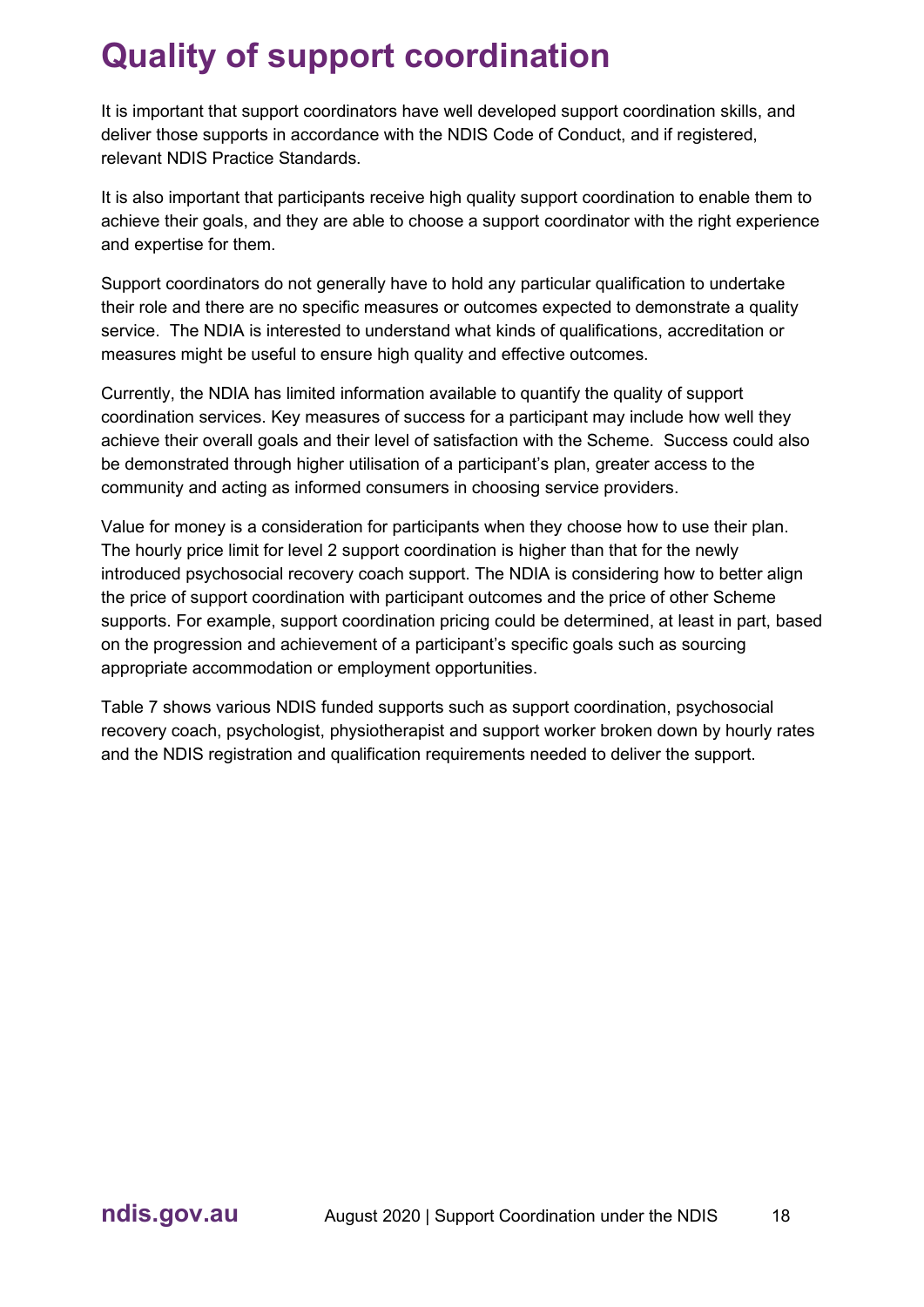*Table 7: Various NDIS funded support types broken down by hourly rate across geographic location and NDIS registration and qualification requirements, as at August 2020.*

| <b>NDIS funded</b>         | <b>Hourly rate</b>        | <b>NDIS</b>  | <b>Qualifications required</b> |
|----------------------------|---------------------------|--------------|--------------------------------|
| support                    |                           | registration | by the NDIA                    |
|                            |                           | required     |                                |
| Level 1 support            | <b>National - \$61.76</b> | <b>No</b>    | No formal qualifications       |
| coordination:              | Remote - \$86.46          |              | required                       |
| <b>Support Connection</b>  | Very Remote - \$92.64     |              |                                |
| <b>Level 2 support</b>     | National -\$100.14        | <b>No</b>    | No formal qualifications       |
| coordination:              | Remote - \$140.19         |              | required                       |
| <b>Support</b>             | Very Remote - \$150.21    |              |                                |
| <b>Coordination</b>        |                           |              |                                |
| Level 3 support            | National - \$190.54       | <b>No</b>    | No formal qualifications       |
| coordination:              | Remote - \$266.75         |              | required $-$ to be             |
| <b>Specialist Support</b>  | Very Remote - \$285.80    |              | delivered by a                 |
| <b>Coordination</b>        |                           |              | practitioner with              |
|                            |                           |              | appropriate qualifications     |
|                            |                           |              | and experience                 |
| <b>Psychosocial</b>        | National -\$80.90         | <b>No</b>    | No formal qualifications       |
| recovery coach             | Remote - \$113.26         |              | required - Certificate IV      |
|                            | Very Remote - \$121.35    |              | in Mental Health Peer          |
|                            |                           |              | Work or similar                |
|                            |                           |              | recommended                    |
| Assessment,                | NSW, VIC, QLD, ACT -      | <b>No</b>    | Must be delivered by a         |
| Recommendation,            | \$214.41                  |              | psychologist                   |
| Therapy and/or             | WA, SA, TAS, NT -         |              |                                |
| <b>Training (including</b> | \$234.83                  |              |                                |
| <b>Assistive</b>           |                           |              |                                |
| Technology) -              |                           |              |                                |
| <b>Psychology</b>          |                           |              |                                |
| Assessment,                | NSW, VIC, QLD, ACT -      | <b>No</b>    | Must be delivered by a         |
| <b>Recommendation,</b>     | \$193.99                  |              | physiotherapist                |
| Therapy and/or             | WA, SA, TAS, NT -         |              |                                |
| <b>Training (including</b> | \$224.62                  |              |                                |
| <b>Assistive</b>           |                           |              |                                |
| Technology) -              |                           |              |                                |
| Physiotherapy              |                           |              |                                |
| <b>Assistance with</b>     | Weekday, Daytime -        | <b>No</b>    | No formal qualifications       |
| self-care activities       | \$54.30                   |              | required                       |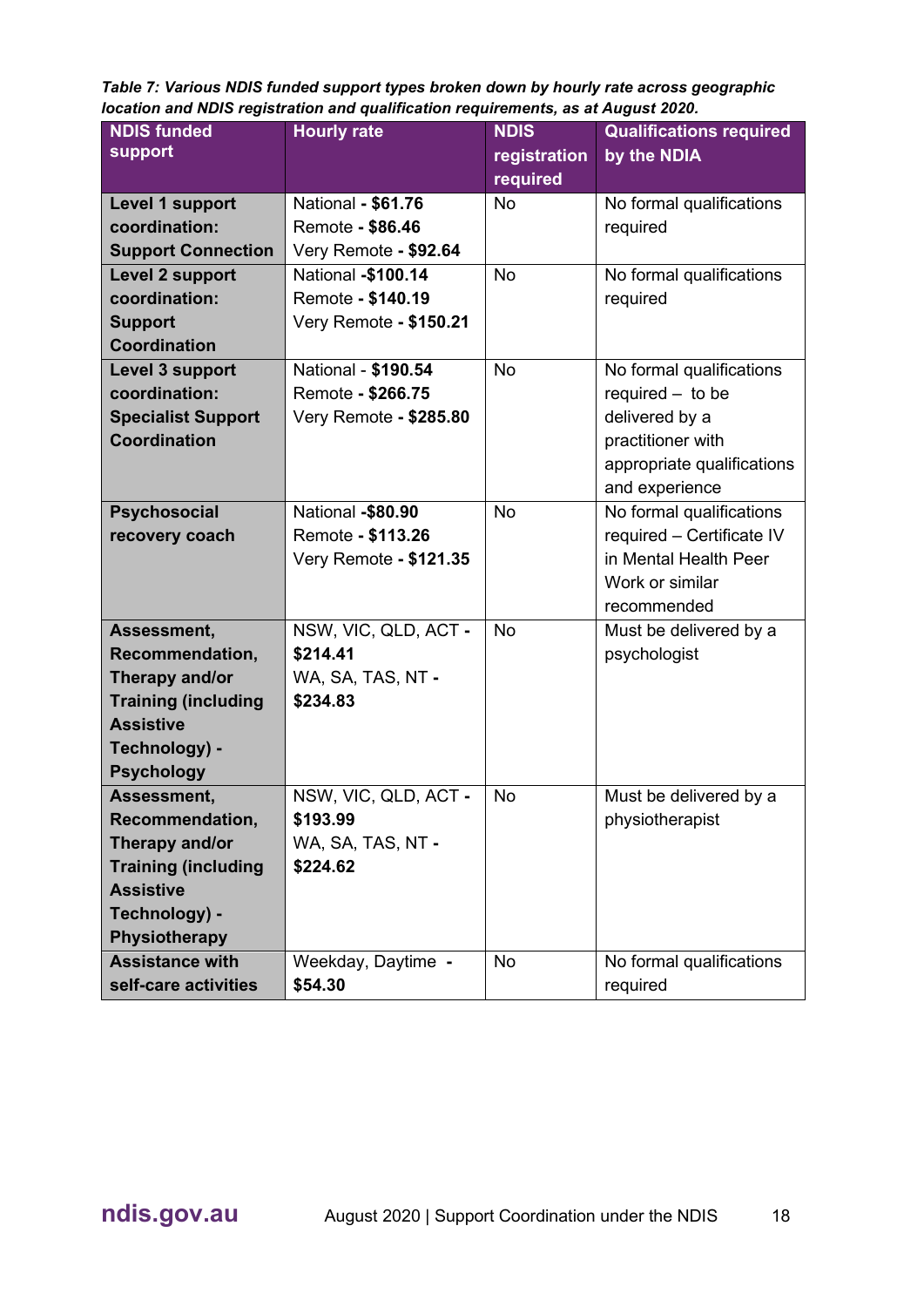- **9.** Should there be minimum qualification requirements or industry accreditation in place for support coordinators? If so, what might be applicable?
- **10.** How can the effectiveness of support coordination be measured and demonstrated?
- **11.** Are there emerging examples of good practice and innovation in support coordination?
- **12.** Are the levels and relativities in the NDIA price limits across different services including support coordination working effectively in the interests of participants and a sustainable, innovative market?
- **13.** Should support coordination pricing be determined, at least in part, based on progression of participant goals and outcomes, and how might this work?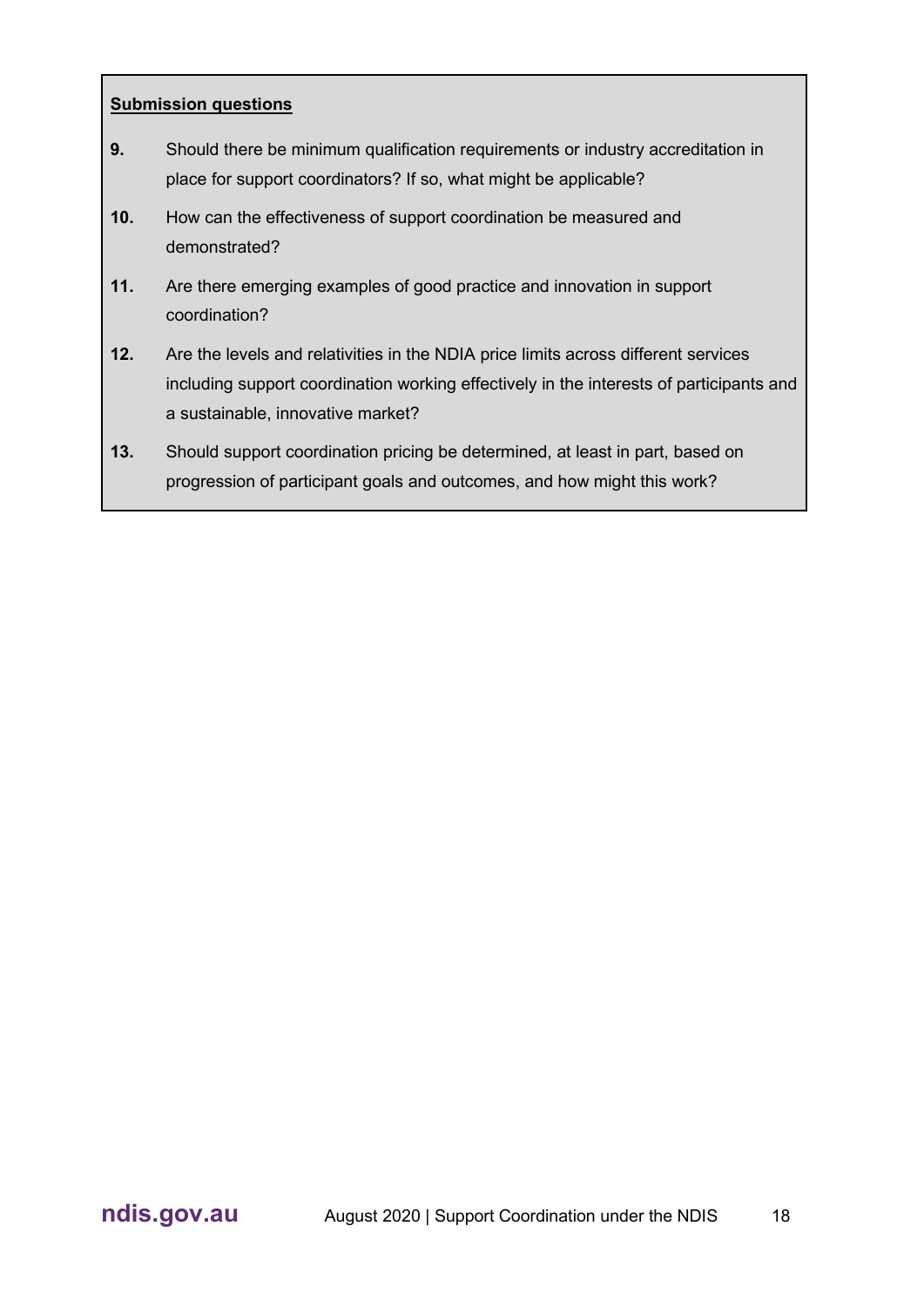# <span id="page-14-0"></span>**Building capacity for decision making**

Support coordinators are not formal decision makers, nominees or personal advocates, and are not substitute decision makers that act on behalf of a participant.

Formal advocacy is currently funded by the Department of Social Services and not the NDIS. While support coordinators are not responsible for acting on behalf of a participant, they support the informed decision making of a participant and build their capacity to self-advocate.

The NDIA acknowledges there are practical challenges associated with assisting a participant without being a formal supported decision maker nor an advocate. The NDIA is seeking a better understanding of the role a support coordinator may play in supporting a participant to make decisions.

If participants are seeking assistance to better understand, research and compare options to find the right support services, support coordinators can provide this assistance. A support coordinator can assist a participant by breaking decisions down into smaller more easily identifiable components, identifying options and where possible creating opportunities for the individual to experience the option and to understand the consequences and practicalities of each option in relation to individual goals.

The NDIA is also interested in the distinction between support coordination and personal advocacy. In what circumstances, if any, might it be appropriate for a personal advocate to perform support coordination funded support activities?

- **14.** How can a support coordinator assist a participant to make informed decisions and choices about their disability supports? What are the challenges?
- **15.** How does a support coordinator build a participant's independence rather than reliance? Should support coordination pricing be determined, at least in part, based on building a participant's capacity for decision making to become more independent?
- **16.** How can a support coordinator assist a participant in need of advocacy without acting outside the parameters of their role? What are the appropriate parameters of the personal advocacy role and the support coordination role?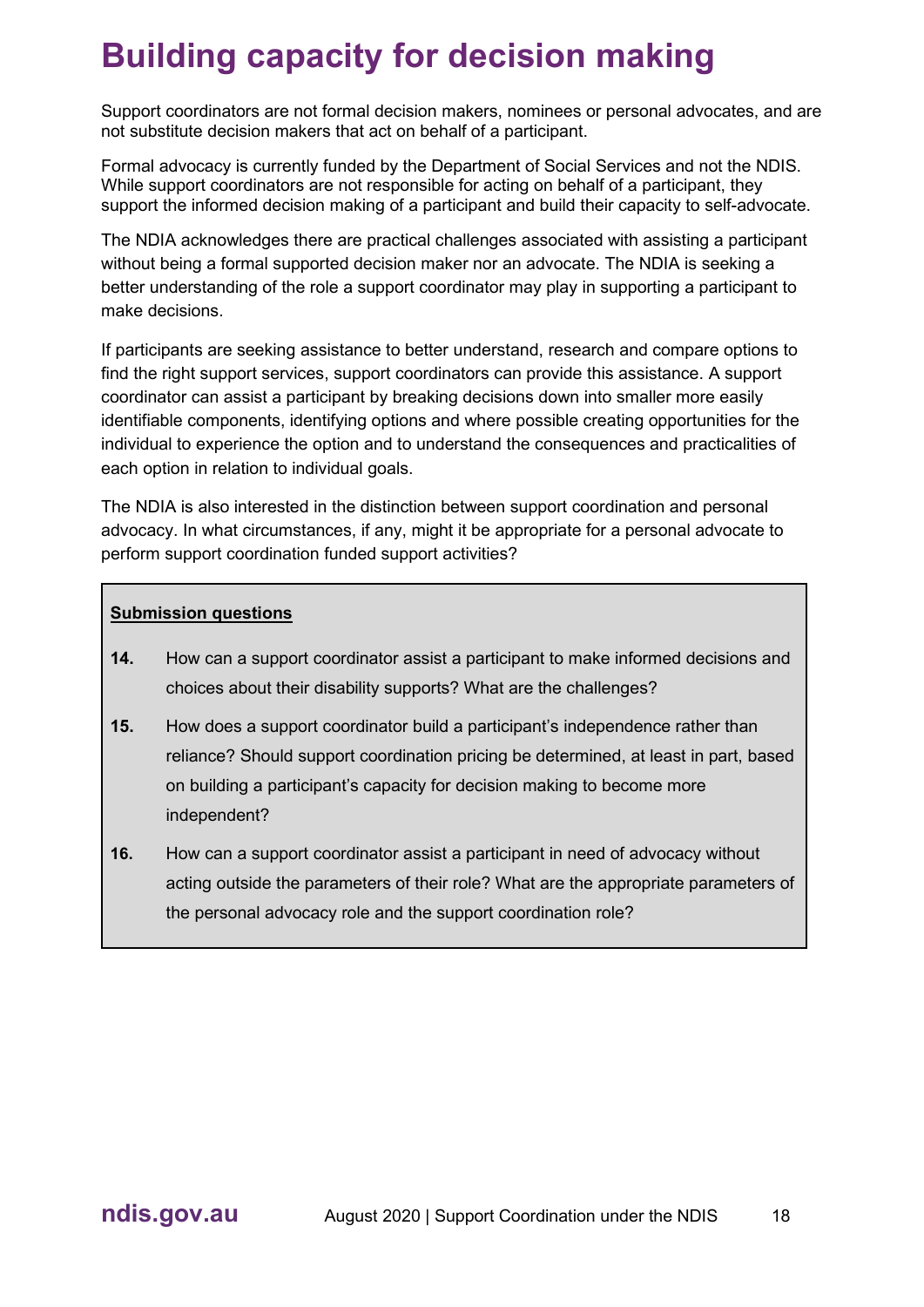# <span id="page-15-0"></span>**Conflict of interest**

The Tune Review recommended the NDIS Rules are amended to outline circumstances in which it is not appropriate for the providers of support coordination to be the provider of any other funded supports in a participant's plan, to protect participants from provider's conflicts of interest (recommendation 16b).

Additionally, the NDIS Independent Advisory Council (IAC) recommended "the NDIA enforces an independence requirement between intermediary and other funded supports at the participant level, to protect participants from sharp practices."<sup>[9](#page-15-1)</sup>

In 2019 the IAC gave formal advice to the NDIA in the form of a specific recommendation that it should avoid conflicts of interest by requiring the provider of support coordination to be independent of the provider of Supported Independent Living (SIL) services (or its affiliate) for participants in closed systems of housing and support in metropolitan areas, except where no other suitably qualified support coordination provider is available.

All NDIS providers are regulated by the NDIS Commission, and are required to comply with requirements under the *National Disability Insurance Scheme Act 2013* (Cth) and associated Rules, including the NDIS Code of Conduct and, if relevant, NDIS Practice Standards that set out how real or perceived conflicts of interest must be avoided, or managed.

Support coordinators are required to have a good understanding of available supports and remain independent and impartial in supporting a participant to identify, explore and implement support options. Support coordination providers may also deliver other support types and as such, a greater opportunity exists for real or perceived conflicts to exist that must be appropriately managed.

The NDIS Code of Conduct – Guidelines for Providers outlines:

*'For clients to be informed consumers they need accurate information about their service providers, the services they receive, and any real or perceived conflicts of interest of the people working with them; and they should be able to make decisions in their best interest, free from inducements or pressure.'*

For additional information on The NDIS Code of Conduct refer to [NDIS Commission](about:blank) website.

Real or perceived conflicts of interest include but are not limited to:

- relationships that may exist between the support coordinator and a participant's personal care support worker, or other workers supporting a participant
- other support types the support coordination provider may be delivering to the same participant, particularly higher-intensity supports such as Supported Independent Living, Specialist Disability Accommodation and Positive Behaviour Support
- relationships that may exist within a participant's informal support network.

<span id="page-15-1"></span><sup>9</sup> Independent Advisory Council of the NDIS: Examining Support Coordination in the Context of Intermediaries Review 2018, p. 8.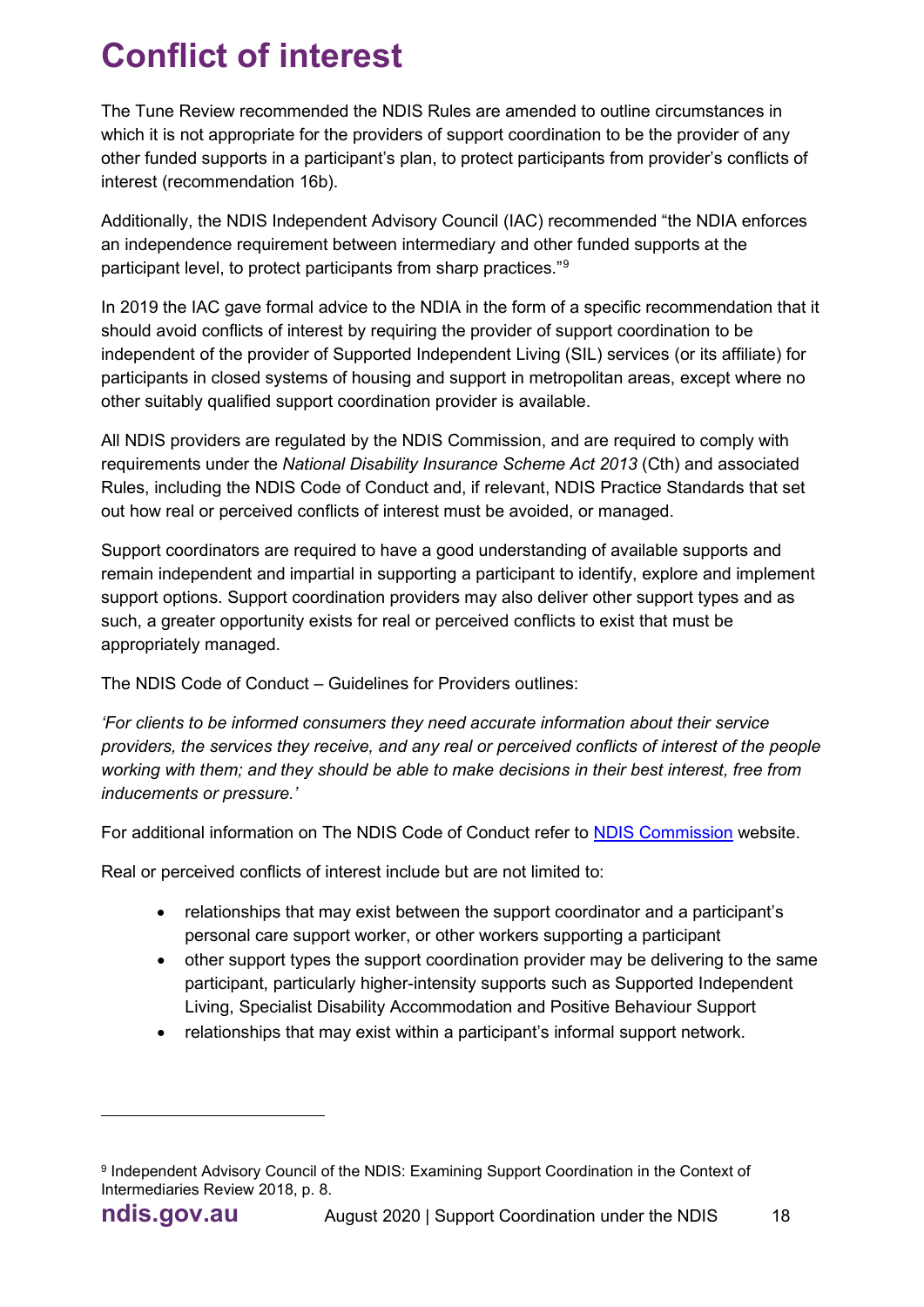Understanding the impacts that certain conflicts of interest (real or perceived) may have on participants' choices, safety and wellbeing is an ongoing priority for the NDIA.

Table 8 shows that during the quarter ending 30 June 2020, 41 per cent of NDIS Agencymanaged participants received both support coordination services and other NDIS funded supports from the same provider.

| Other support type                                | <b>Number of participants</b><br>who received support<br>coordination and other<br>support from the same<br>provider | <b>Total number of</b><br>participants who<br>received support<br>coordination and other<br>support | <b>Proportion of</b><br>participants who<br>received support<br>coordination and other<br>support from the same<br>provider |
|---------------------------------------------------|----------------------------------------------------------------------------------------------------------------------|-----------------------------------------------------------------------------------------------------|-----------------------------------------------------------------------------------------------------------------------------|
| Supported<br>Independent living                   | 6,468                                                                                                                | 16,765                                                                                              | 39%                                                                                                                         |
| Other core supports                               | 36,994                                                                                                               | 99,020                                                                                              | 37%                                                                                                                         |
| Capacity building<br>daily activities<br>supports | 21,929                                                                                                               | 77,803                                                                                              | 28%                                                                                                                         |
| Other capacity<br>building supports               | 27,382                                                                                                               | 82,499                                                                                              | 33%                                                                                                                         |
| Capital supports                                  | 3,006                                                                                                                | 17,715                                                                                              | 17%                                                                                                                         |
| Any other supports                                | 46,411                                                                                                               | 113,415                                                                                             | 41%                                                                                                                         |

*Table 8: Support coordination and other support types, as at 30 June 2020.*

#### **Submission questions**

- **17.** In what circumstances is it more or less appropriate for a participant to receive multiple supports from a single provider?
- **18.** Should the IAC recommendation for the NDIA to enforce an "independence requirement between intermediary and other funded supports at the participant level" be adopted?
- **19.** What impacts would stricter conflict of interest requirements have on NDIS participants and the NDIS market?

#### **General - Submission questions**

- **20.** What would you identify now as the current critical issues around support coordination?
- **21.** What are the priority actions the NDIA might take to grow an innovative and effective support coordination market in the interests of participants?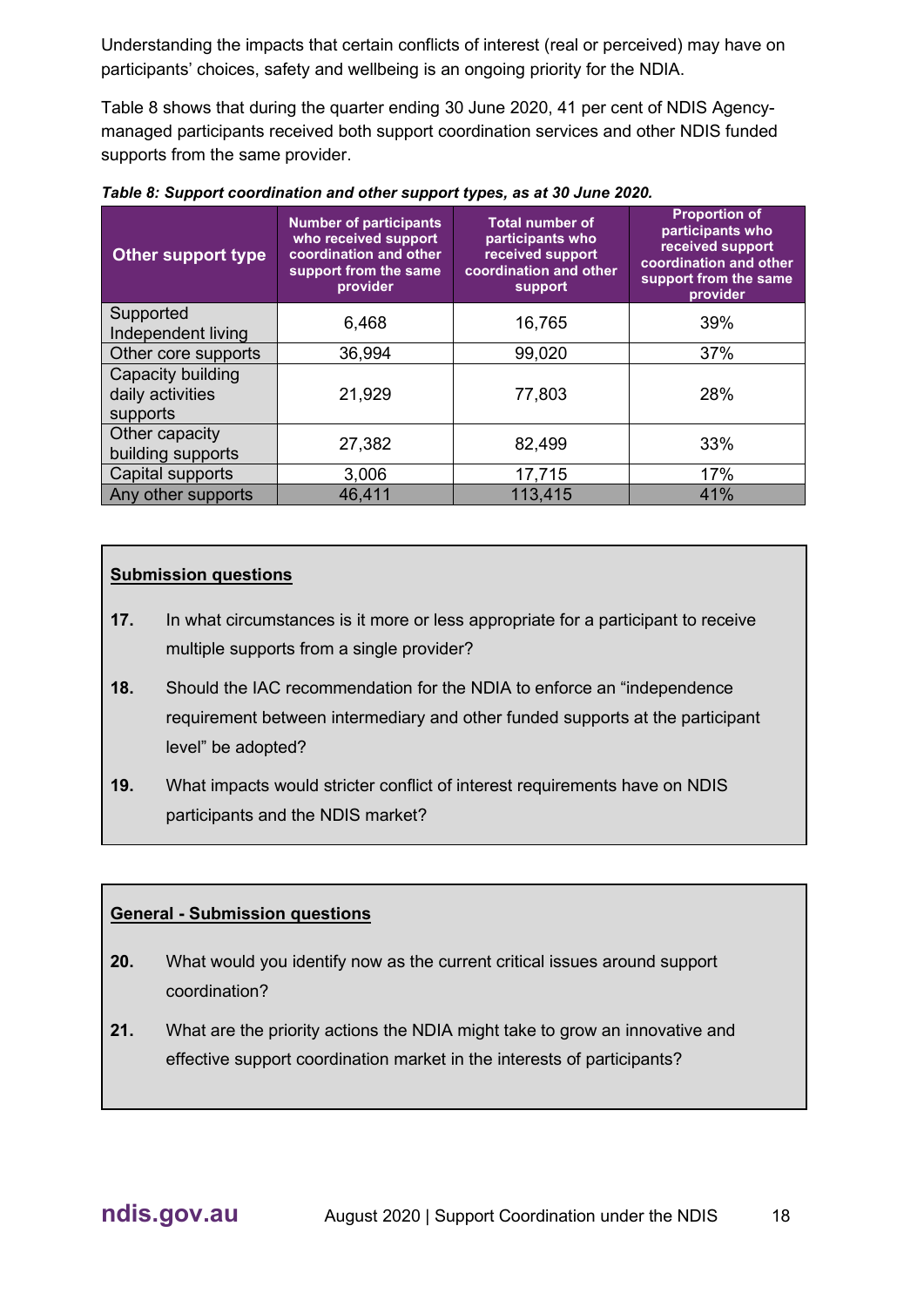### <span id="page-17-0"></span>**Next steps**

Submissions to the discussion paper will inform the review of support coordination service model and the NDIA's broader program of work to improve the quality and consistency of support coordination services.

The NDIA invites participants, families, carers, support coordinators, industry representatives and the broader community to submit their feedback to:

#### [supportcoordination@ndis.gov.au](about:blank)

The final date for submissions for this phase of consultation is close of business on Sunday 11:59pm AWST 13 September 2020.

Submissions will be evaluated and considered in the development of a findings report which will be shared publicly.

The findings report will inform the future state of support coordination which aims to provide greater clarity to participants, providers and the market.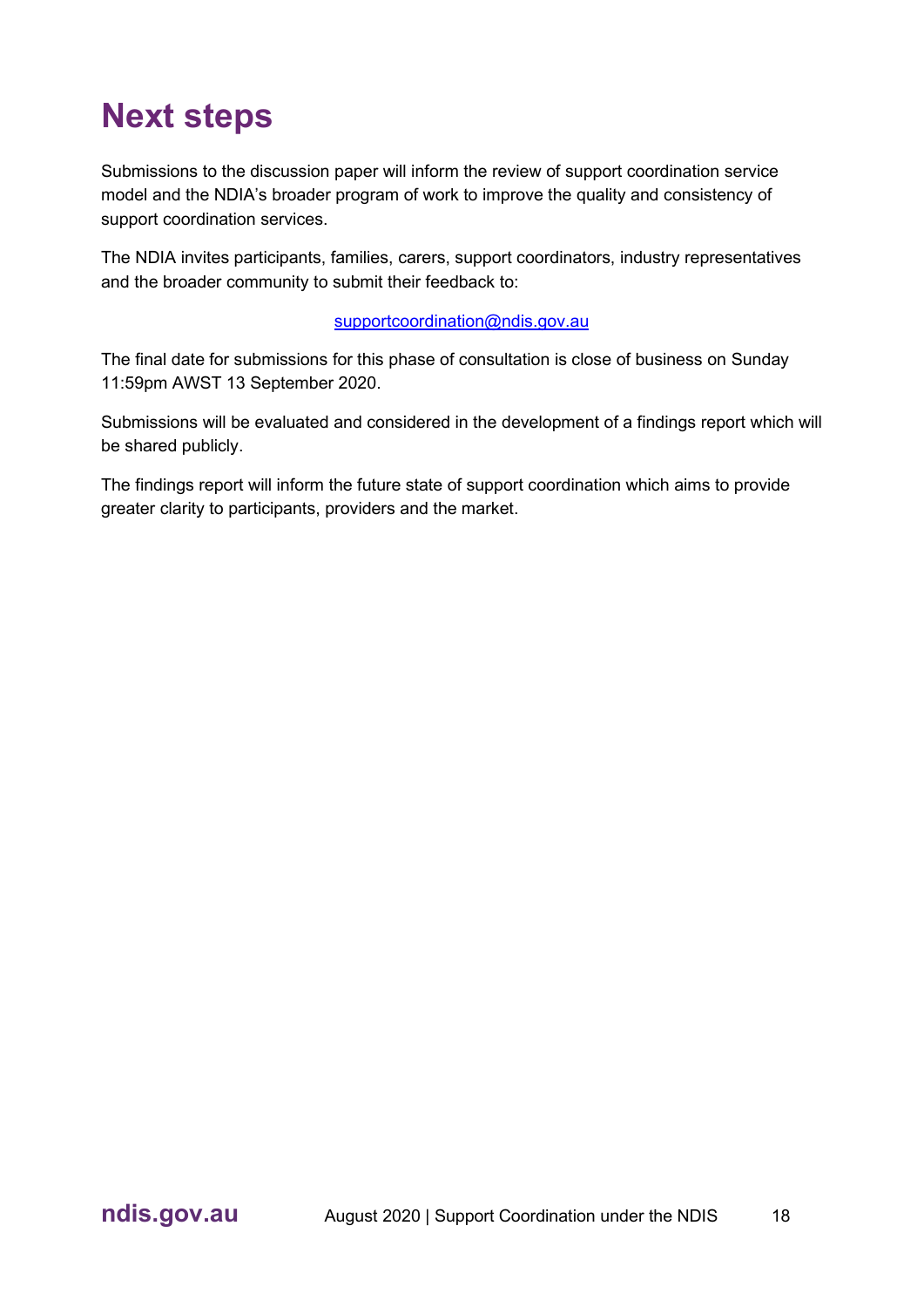### <span id="page-18-0"></span>**Appendix A: summary of submission questions**

#### **How to make a submission**

To make a submission to the NDIA on the issues outlined in this Discussion Paper, respond to the submission questions (extracted below) and email to [supportcoordination@ndis.gov.au.](about:blank)

Submissions on this Discussion Paper close 11.59pm AWST Sunday 13 September 2020.

#### **Summary of submission questions**

#### *Inclusion of support coordination in plans*

- 1. What factors should be considered when determining if, when and for how long support coordination should be funded in an NDIS participant's plan?
- 2. Should the current three level structure of support coordination be retained or changed?
- 3. How should support coordination interact with other NDIS supports? For example, local area coordinators, community connectors, liaison officers and recovery coaches?
- 4. How should support coordination interact with and complement existing mainstream services?
- 5. What can or should be done to address the level of utilisation of support coordination in plans; and is this any different to general issues of utilisation?

#### *Role of support coordination*

- 6. What functions should a support coordinator perform? Are there tasks that a support coordinator should not do?
- 7. Is there evidence that participants with specific plan goals related to education, accommodation and employment would benefit from more targeted support coordination services to achieve these outcomes?
- 8. How could plan management and support coordination be more closely aligned and what would the potential benefits and risks be?

#### *Quality of Support Coordination*

- 9. Should there be minimum qualification requirements or industry accreditation in place for support coordinators? If so, what might be applicable?
- 10. How can the effectiveness of support coordination be measured and demonstrated?
- 11. Are there emerging examples of good practice and innovation in support coordination?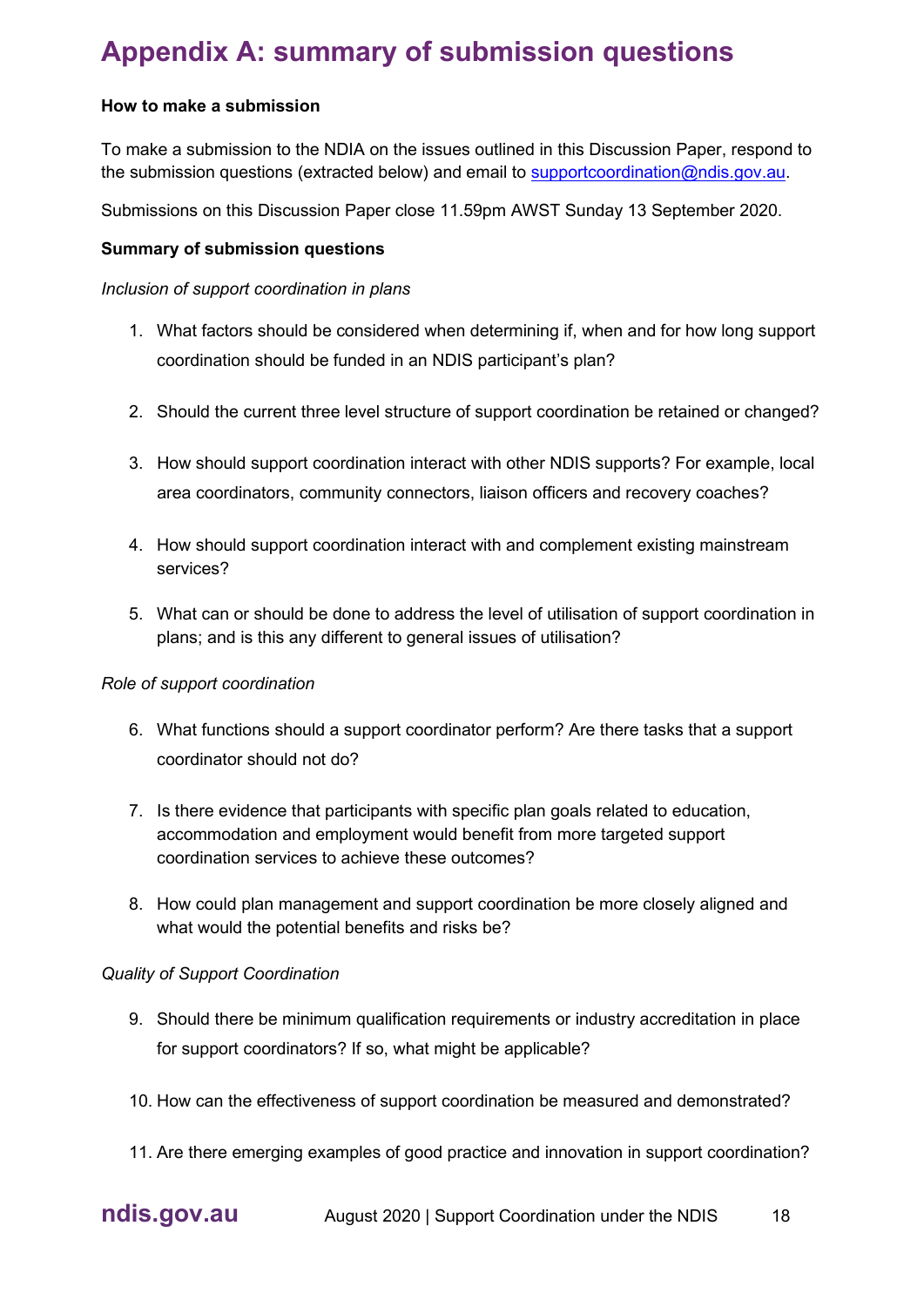- 12. Are the levels and relativities in the NDIA price limits across different services including support coordination working effectively in the interests of participants and a sustainable, innovative market?
- 13. Should support coordination pricing be determined, at least in part, based on progression of participant goals and outcomes, and how might this work?

#### *Building capacity for decision making*

- 14. How can a support coordinator assist a participant to make informed decisions and choices about their disability supports? What are the challenges?
- 15. How does a support coordinator build a participant's independence rather than reliance? Should support coordination pricing be determined, at least in part, based on building a participant's capacity for decision making to become more independent?
- 16. How can a support coordinator assist a participant in need of advocacy without acting outside the parameters of their role? What are the appropriate parameters of the personal advocacy role and the support coordination role?

#### *Conflict of interest*

- 17. In what circumstances is it more or less appropriate for a participant to receive multiple supports from a single provider?
- 18. Should the IAC recommendation for the NDIA to enforce an "independence requirement between intermediary and other funded supports at the participant level" be adopted?
- 19. What impacts would stricter conflict of interest requirements have on NDIS participants and the NDIS market?

#### *General*

- 20. What would you identify now as the current critical issues around support coordination?
- 21. What are the priority actions the NDIA might take to grow an innovative and effective support coordination market in the interests of participants?